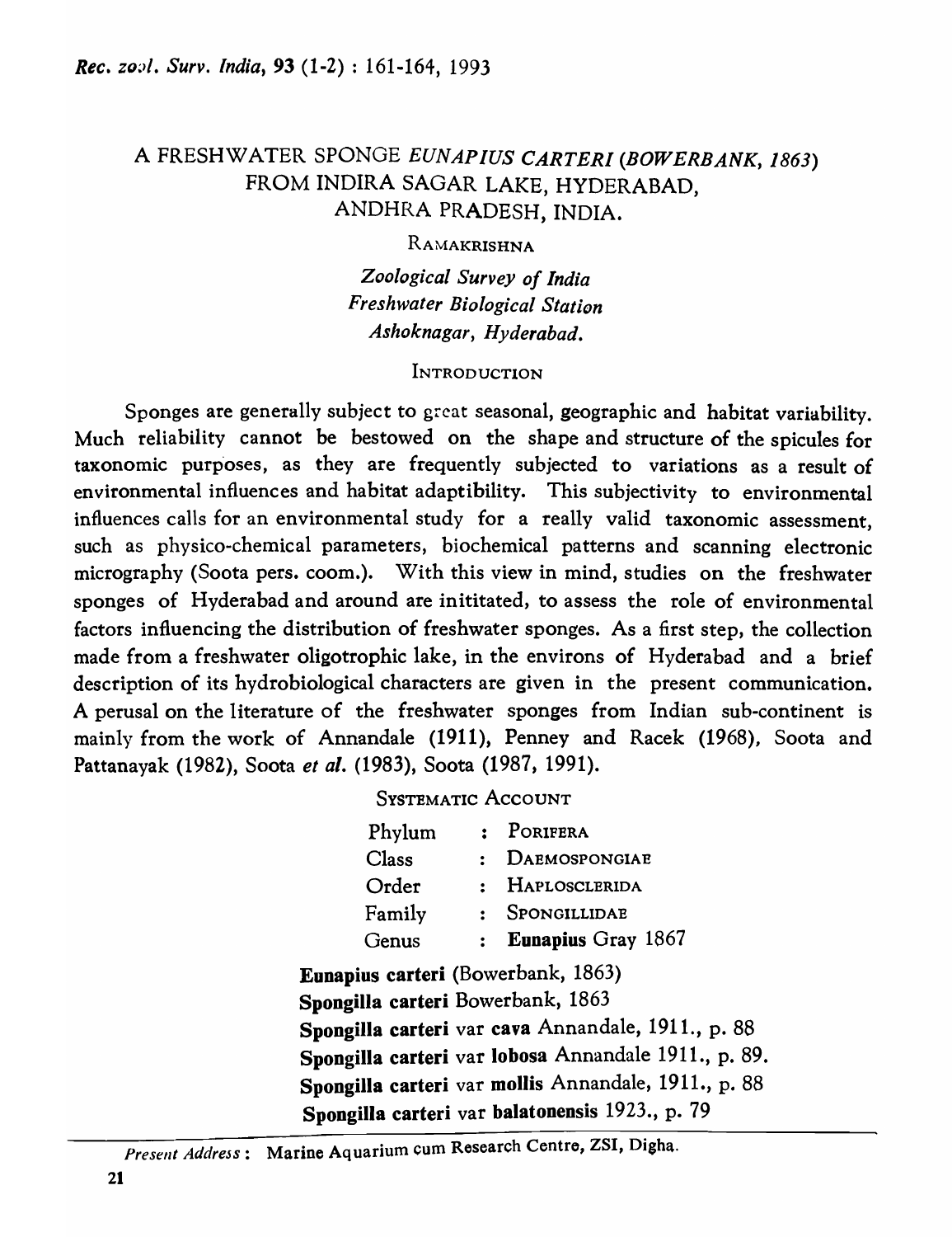*Material:* Preserved specimen, ZSI, FBS, Hyderabad. *Collector;* Ramakrishna *Locality:* Indira sagar lake, Hyderabad East, Rangareddy District, 515m msl.

### **DESCRIPTION**

Sponges fragile in dried condition, forming crust of several centimeter thickness on the boulders and rocks located  $3$ -5m deep. On the littoral regions, present on the macrophytic vegetation and appears as bulbous. Sponge body on the rocks forma an irregular mass, with rough outer surface, oscula opening on the distal part of the body. Sponge body generally found submerged, however, exposed when the level of the water drops during the lean season. Sponge exhibits bright green colour, due to the presence of symbiotic algae, such symbiotic relationship is known in many species.

Dermal membrane well developed, skeleton consists of vertical fibres interconnected by varying number of irregular transverse fibres, megascleres stout fusiform, microscleres completely absent, gemmoscleres similar to that of megascleres, scattered throughout, pneumatic layer thick with air spaces, embedded irregularly.

## ECOLOGICAL CHARACTERS

Indira sagar lake located in the semi-arid region of Andhra Pradesh. No factor has so much moulding effect both directly and indirectly, as temperature. In tropics, temperature is one of the major factor affecting the water level of the lake, in addition to evapo-transpiration. This factor has an indirect bearing on the growth and gemmule formation in the sponge body. The period of growth is generally found to be related to the abundant supply of phyto-zooplankton and increase in the water level. The phytoplankton in the lake are mainly of cyanophycean members *(Merismopedia, Microcystis, OscUlatoria)* ; Chlorophyceae *(Hydrodictyon reticulatum, Pediastrum simplex, Ankislrodesmus falcatus, Scenedesmus quadricauda, Selenastrum, Spirogyra hyalina, Cosmarium, Chara etc.)* and Bacillario phyceae *(Navicula, Cymbella, Asterionella, Synedra, Melosira, Pinnuiaria)* and the zooplankton members belonging to Rotifera *(Keratella tropica, Filinea longiseta, Brachionus quadridentata);* Cladocera *(Moina micrura, Ceridaphnia cornuta)* and Copepoda *(Meso cyclops leuckartii, Pseudodiaptomus sp.).* The other factor that are likely to affect the general condition of the lake water quality are as described below :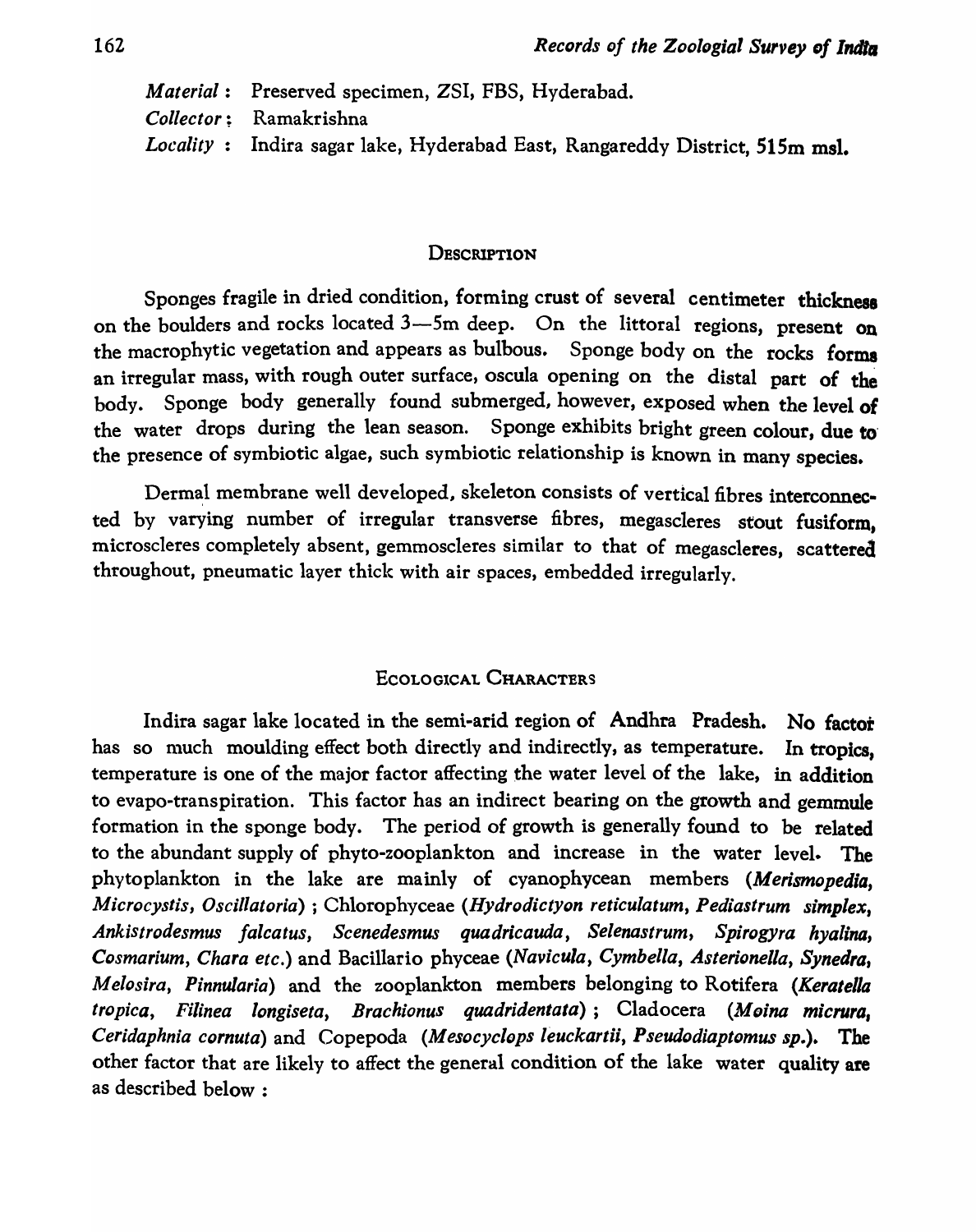| Parameters                                  | Summer | Monsoon | Winter |
|---------------------------------------------|--------|---------|--------|
| Water Temperature (°C)                      | 28.00  | 26.30   | 27.6   |
| pH                                          | 8.08   | 7.95    | 8.12   |
| <b>Free Carbondioxide</b>                   | Nil    | Nil     | Nil    |
| <b>Alkalinity</b>                           | 153    | 237     | 348    |
| Calcium                                     | 37.25  | 66.00   | 63.50  |
| Magnesium                                   | 56.00  | 54.00   | 60.00  |
| Hardness                                    | 116.5  | 122.00  | 125.00 |
| Dissolved oxygen                            | 5.25   | 6.10    | 7.00   |
| Chloride                                    | 131.50 | 88.00   | 80.00  |
| Specific conductance $(U \text{ mh } o/cm)$ | 820.00 | 650.00  | 644.00 |
| <b>Total Dissolved solids</b>               | 524.00 | 415.00  | 412.00 |

Data on certain hydrobiological factors of Indira sagar

(Values are in mg/l, except otherwise mentioned)

The species diversity of sponges in the freshwaters of South India are limited (Annandale 1911), the reason for such limited distribution is not known. Further study on the distribution of sponges from South India, with knowledge of limnology of the lakes may throw light on this aspect.

#### **ACKNOWLEDGEMENTS**

The author wishes to express his deepfelt thanks to Dr. A. K. Ghosh, Director, Zoological Survey of India, Calcutta and to Dr. K. V. Ramarao, Officer-in-Charge, Freshwater Biological Station, Zoological Survey of India for help and facilities. Thanks are due to Dr. T. D. Soota, Emeritus Scientist, Dr. P. Haldar and Dr. J. G. Pattanayak, Zoological Survey of India, Calcutta for their help.

#### **REFERENCES**

- Annandale, N. 1911. Freshwater sponges and Polyzoa, *Fauna of British India including Ceylon and Burmah.* Francis and Taylor, London.
- Penney, T. D. & Racek, A. A. 1968. Comprehensive review of the world collection of freshwater sponges (Porifer : Spongillade) *Bull.* US. *Natl. Mus.,* 272: 1-184.
- Soota, T. D. and Pattanayak, J. G. 1982. On some freshwater sponges from the unnamed collections of Zoological Survey of India. *Rec. Zool. Surv. India, 80: 215-229.*